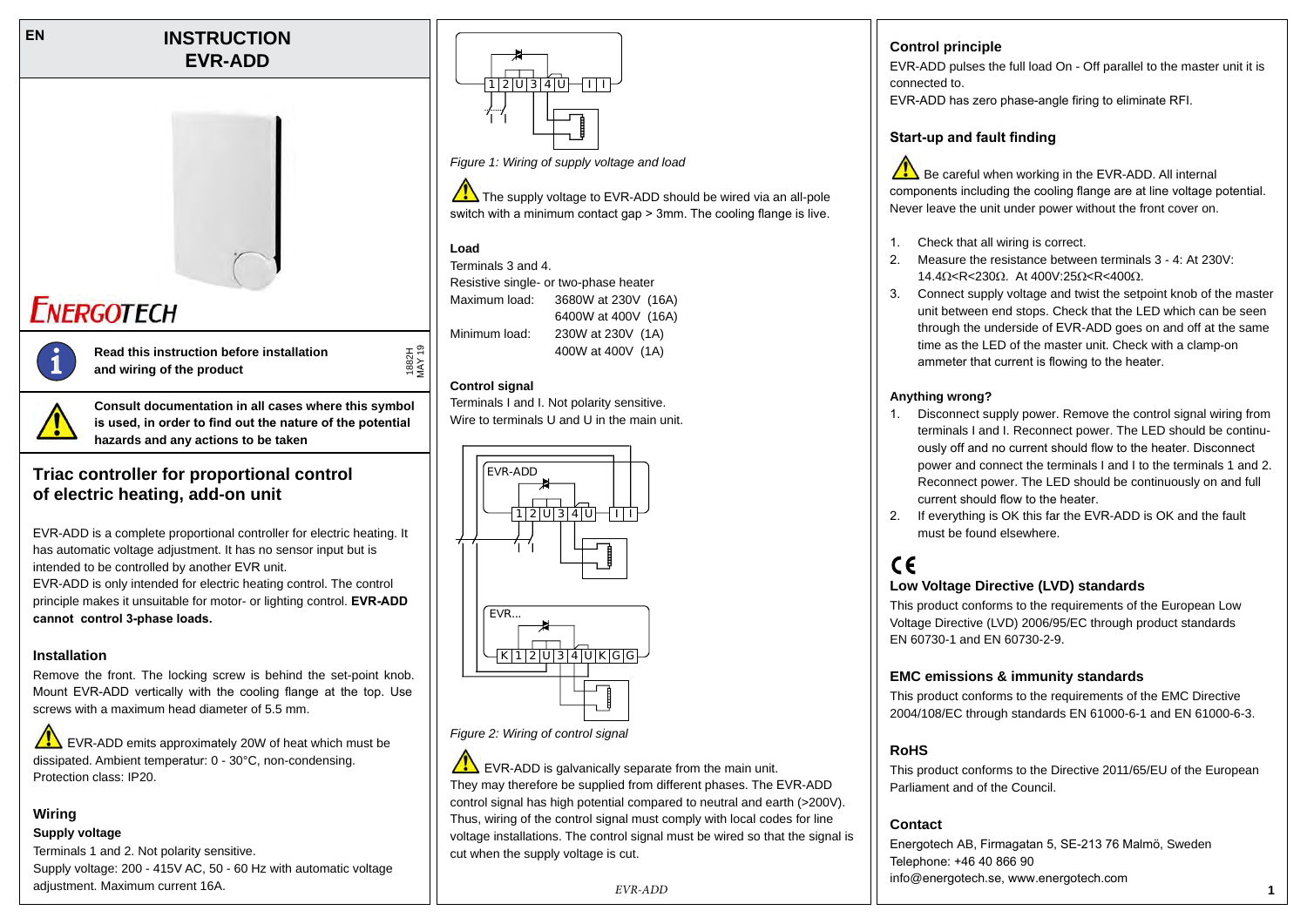#### **INSTRUKTION EVR-ADD**

Läs denna instruktion innan produkten **monteras och ansluts**

**Följ alltid de anvisade säkerhetsföreskrifterna i dokumentationen för att förebygga risken för brand, elstöt och personskador**

#### **Triacregulator för steglös styrning av elvärme, tilläggsstyrdon**

EVR-ADD är en steglös effektregulator för elvärmestyrning. Den har automatisk spänningsanpassning. Den har ingen egen givare utan är avsedd för samkörning med annan EVR-regulator. EVR-ADD arbetar helt parallellt med den regulator den är kopplad till. EVR-ADD är endast avsedd för elvärmestyrning. Reglerprincipen gör att den inte kan användas till motor- eller belysningsstyrning. **EVR-ADD kan inte** användas för styrning av 3-fasvärmare.

#### **Installation**

Tag av locket. Låsskruven finns bakom ratten. Montera EVR-ADD lodrätt med kylflänsen uppåt.

Använd skruv med skalldiameter max 5,5 mm.

Fästhålen har centrumavstånd 60 mm för att EVR-ADD ska passa på eldosa.

EVR avger c:a 20W förlustvärme som måste kunna kylas bort. Omgivningstemperatur: 0 - 30°C. Icke kondenserande Kapslingsklass: IP20.

# **Inkoppling**

Plint 1 och 2. Polaritetsoberoende. spänningsanpassning. Max ström: 16A.



# **Matningsspänning**

Matningsspänning: 200 - 415V AC, 50 - 60 Hz med automatisk

#### Matningen till EVR-ADD ska ske via en allpolig brytare med brytavstånd > 3 mm. Kylflänsen är spänningsförande.

#### **Belastning**

Plint 3 och 4. Resistiv en- eller två-fasvärmare. Max belastning: 3680W vid 230V (16A) 6400W vid 400V (16A) Min belastning: 230W vid 230V (1A) 400W vid 400V (1A)

#### **Styrsignal**

Plint I och I. Polaritetsoberoende. Kopplas till plint U och U på huvudapparaten.





*Figur 2: Inkoppling av styrsignal*

EVR-ADD är galvaniskt skild från sin huvudapparat. Det är därför möjligt att mata enheterna från olika faser. Enheterna måste däremot ha skilda belastningar. Styrsignalen har hög potential mot noll och jord (>200V). Kablering och installation av styrsignalen ska alltså följa gällande föreskrifter för nätspänningsinstallationer. Styrsignalen ska förreglas så att den bryts då matningsspänningen till EVR-ADD bryts.

#### **Reglerprincip**

E9R‑ADD pulsar hela den tillkopplade effekten Till‑Från synkront med den huvudapparat den är kopplad till. EVR-ADD är nollgenomgångsstyrd för att eliminera radiostörningar.

#### **Uppstart och felsökning**

Var försiktig vid arbete i EVR-ADD. Samtliga komponenter inklusive kylflänsen är spänningsförande. Lämna aldrig enheten spänningssatt utan att locket är fastsatt.

- 1. Kontrollera att all kablering är riktigt utförd.
- . Mät resistansen mellan plintar 3 och 4: Vid 230V: 14.4Ω<R<230Ω. Vid 400V: 25Ω<R<400Ω.
- . Slå på matningsspänningen och vrid huvudapparatens börvärd-esratt till maxläge. Lysdioden som är synlig genom undersidan av EVR-ADD ska lysa i takt med lysdioden på huvudap-paraten. Kontrollera med tångamperemeter att ström går ut till värmaren då lysdioden är tänd.

#### **Om något inte stämmer**

- 1. Slå av matningsspänningen. Koppla loss styrkablarna från plintarna I och I. Slå på matningsspänningen. Lysdioden i EVR-ADD ska vara släckt och ingen ström ska gå ut till värmaren.Slå av matningsspänningen och koppla plintarna I och I till plintarna 1 och 2. Vid spänningstillslag ska lysdioden lysa och full ström gå ut till batteriet.
- 2. Om allt är rätt hit fram är EVR-ADD OK och felet får sökas i annan del av installationen.

# $C \in$

#### **LVD, lågspänningsdirektivet**

Produkten uppfyller kraven i lågspänningsdirektivet 2006/95/EG genom produktstandard EN 60730-1 och EN 60730-2-9.

#### **EMC emissions- och immunitetsstandard**

Produkten uppfyller kraven i EMC-direktivet 2004/108/EG genom standarderna EN 61000-6-1 och EN 61000-6-3.

#### **RoHS**

Produkten uppfyller Europaparlamentets och rådets direktiv 2011/65/ EU.

#### **Kontakt**

Energotech AB Firmagatan 5 213 76 Malmö

Telefon: 040 866 90 info@energotech.se www.energotech.se

*Figur 1: Inkoppling av matningsspänning och belastning*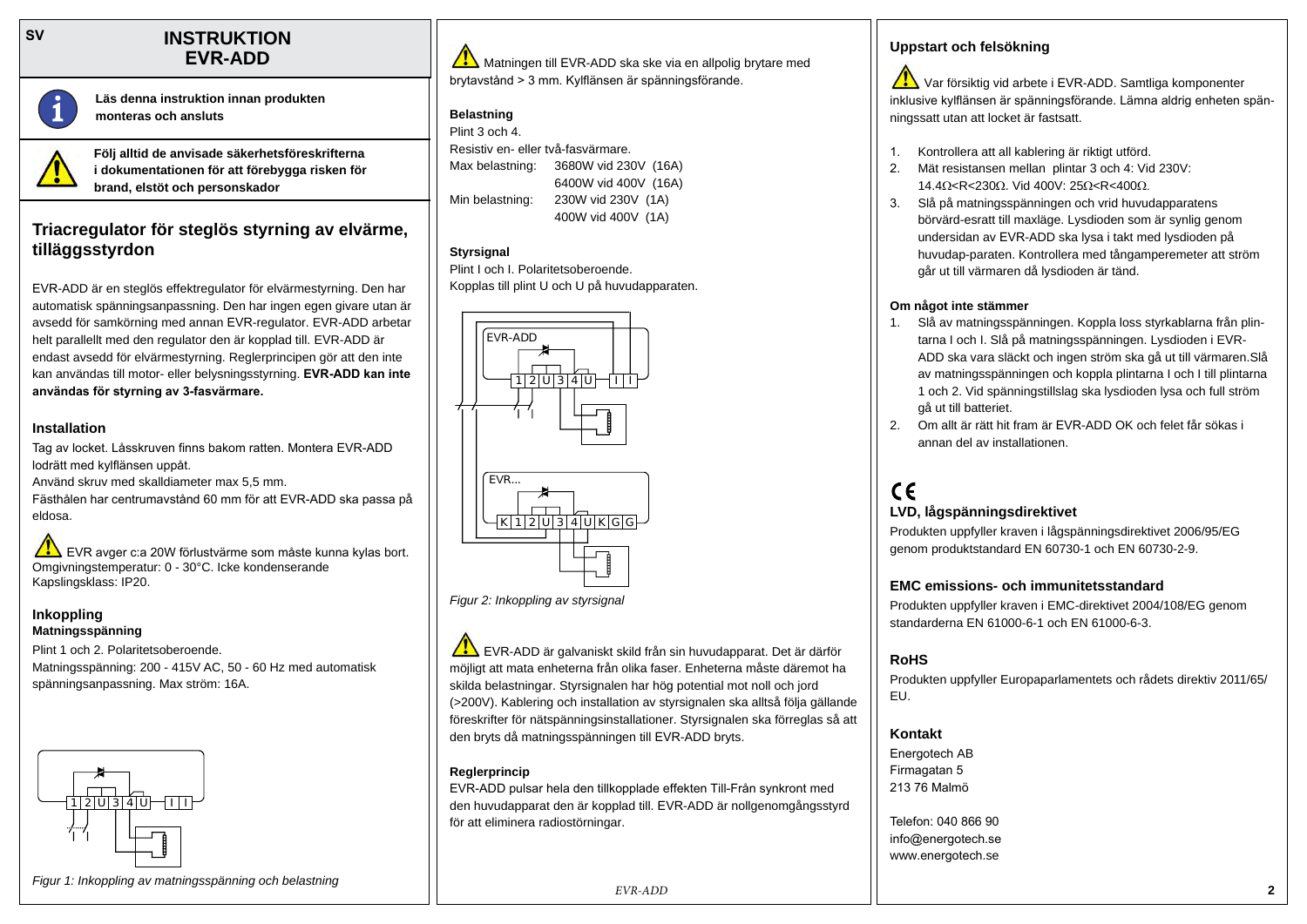#### **INSTRUCTION EVR-ADD**



i **Veuillez lire cette instruction avant de procéder à l'installation et au raccordement du produit.**

**Afin d'éviter tout risque d'incident ou d'accident, veillez à respecter les conseils de sécurité donnés dans cette notice et identifiés par ce symbole.**

#### **Additionnel pour Régulateur EVR et EVR-M par triac pour contrôle proportionnel de batterie électrique de chauffage**

Le EVR-ADD est un régulateur proportionnel pour les batteries électriques de chauffage. Il possède la particularité d'ajuster automatiquement la tension nécessaire à son bon fonctionnement. Il n'a pas de sonde interne mais il est prévu pour être contrôlé par un autre régulateur EVR. Le EVR est seulement conçu pour la régula-tion de batterie électrique de chauffage. Il ne convient pas pour la régulation de moteur et d'éclairage et pour les charges triphasés.

#### **Installation**

Enlever la façade, la vis de fixation est derrière le potentiomètre de consigne. Monter le EVR-ADD de façon verticale avec les ailettes de refroidissement vers le haut. Utiliser des vis avec un diamètre de tête maximal de 5.5 mm.

Si le EVR est utilisé avec une sonde externe, il peut être placé dans n'importe quel endroit de la pièce.

Le EVR émet approximativement 20 W de chaleur qui doivent être dissipés. La température maximum d'ambiance à plein régime est 30°C. Classe de protection IP 20.

#### **Raccordement electrique**

#### **Tension d'alimentation**

Bornes 1 et 2. Pas de polarité. Tension d'alimentation 200/415 V AC, 50/60Hz avec ajustement automatique de la tension. Courant maximum : 16A



 $\sqrt{\phantom{a}}$  La tension d'alimentation du EVR-ADD doit être reliée via un interrupteur bi-polaire ayant une ouverture minimum de 3 mm. Le radiateur est sous tension.

#### **Puissance**

Bornes 3 et 4 Résistance simple ou batterie 2 phases Puissance maxi : 3680 W à 230 V (16A) 6400 W à 400 V (16A) Puissance mini : 230 W à 230 V (1A) 400 W à 400 V (1A)

#### **Signal « Maître »**

Bornes I et I. Pas de polarité. A brancher aux bornes U et U du régulateur « Maître » : le EVR.





*Fig 2: Raccordement du signal de commande*

Le EVR -ADD est séparé du EVR principal. Il est préfé-rable de les alimenter à partir de différentes phases. Les signaux du EVR-ADD ont de haut potentiel par rapport au neutre et à la terre (< 200V). De ce cette façon, le raccordement électrique et l'installation des sondes doivent se conformer avec les normes locales en vigueur. Il est nécessaire de couper le signal entre les appareils quand l'alimentation générale est coupée.

#### **Princip de regulation**

Le EVR-ADD module les temps de fonctionnement et les temps d'arrêt en parallèle avec le EVR « Maître ».Le EVR-ADD com-mute la puissance au point zéro de l'alternance afin d'éviter les perturba-tions.

#### **Mise en route et recherche de défaut de branchement**

 $\sqrt{\phantom{a}}\phantom{a}$  Faire attention lorsqu'il travaille avec le EVR-ADD. Tous les composants internes y compris les ailettes de refroidissement sont sur le même potentiel. Ne jamais laisser l'appareil sous tension sans son couvercle de protection.

- 1. Vérifier que tous les branchements sont correctement établis.
- 2. Mesurer la résistance entre les bornes 3 et 4: à 230V = 14.4< R< 230Ohms, à 415V = 25< R< 400 Ohms.
- 3. Brancher l'alimentation et tourner le bouton du régulateur maître. Vérifier que la diode visible sous le EVR-ADD (à travers le boîtier) s'allume et s'éteint en même temps que la LED du EVR. Vérifier avec un multimètre que le courant arrive à la batterie.

#### **Un défaut ?**

- 1. Débrancher l'alimentation. Enlever le signal de régulation venant des bornes I et I. Rebrancher l'alimentation. La diode devrait normalement être constamment éteinte et la batterie ne devrait pas être alimentée. Couper l'alimentation et connecter les bornes I et I aux bornes 1 et 2. Rebrancher l'alimentation, la diode doit être continuellement allumée et la batterie doit être alimentée au maximum.
- . Si malgré ces tests le problème persiste, cela veut dire que le EVR-ADD est bon et que la défaillance doit être cherchée en amont.

# $\epsilon$

#### **Directive basse tension (BT)**

Ce produit répond aux exigences de la directive 2006/95/CE du Parlement européen et du Conseil (BT) au travers de la conformité aux normes EN 60730-1 et EN 60730-2-9. Il porte le marquage CE.

#### **Directive compatibilité électromagnétique (CEM)**

Ce produit répond aux exigences de la directive 2004/108/CE du Parlement européen et du Conseil (CEM) au travers de la conformité aux normes EN 61000-6-1 et EN 61000-6-3.

#### **RoHS**

Ce produits répond aux exigences de la directive 2011/65/EU du Parlement européen et du Conseil.

#### **Contact**

Energotech AB, Firmagatan 5, SE-213 76 Malmö, Suède Téléphone +46 40 866 90 info@energotech.se, www.energotech.com